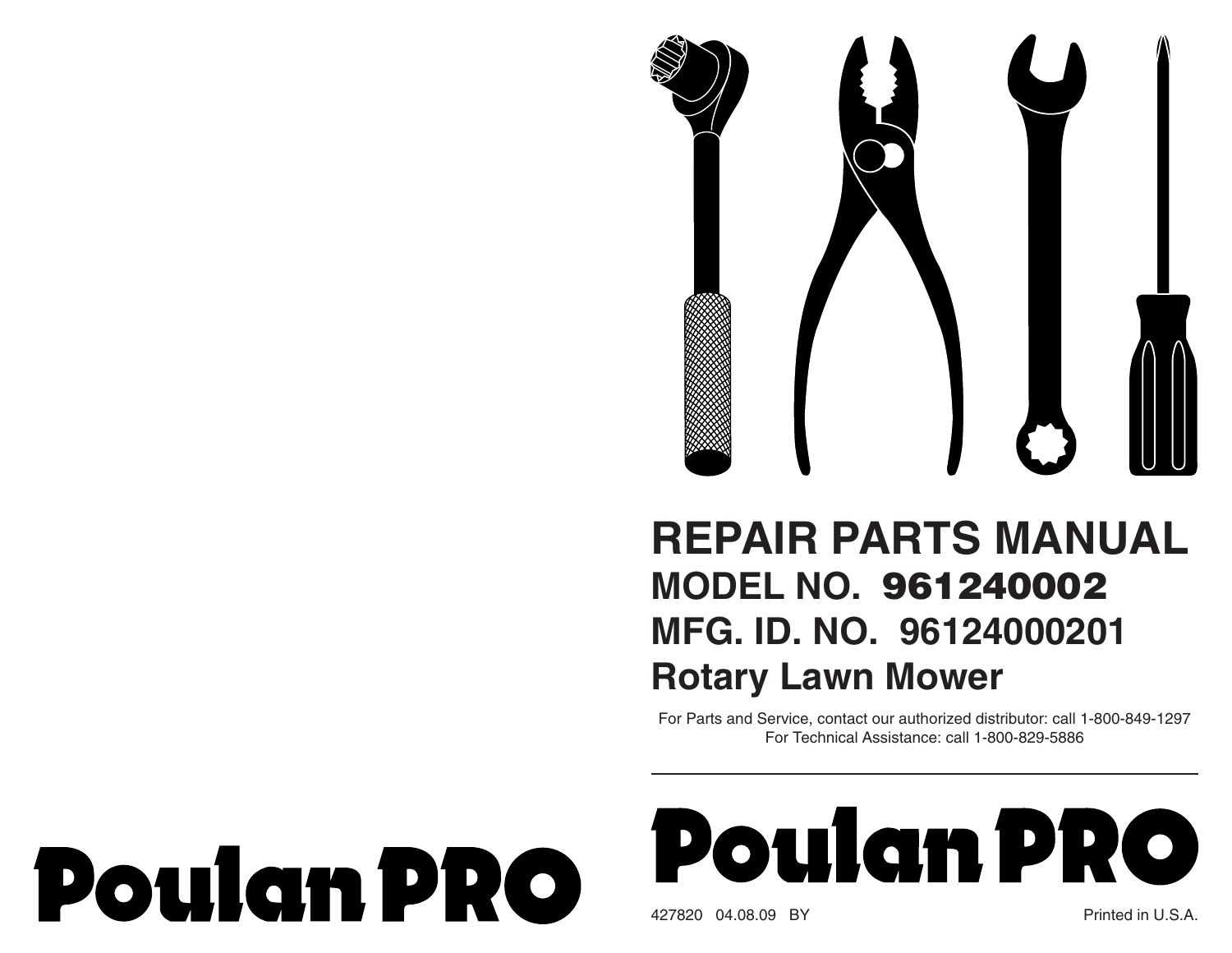

್ಷ

 $\circ$ 

 $33$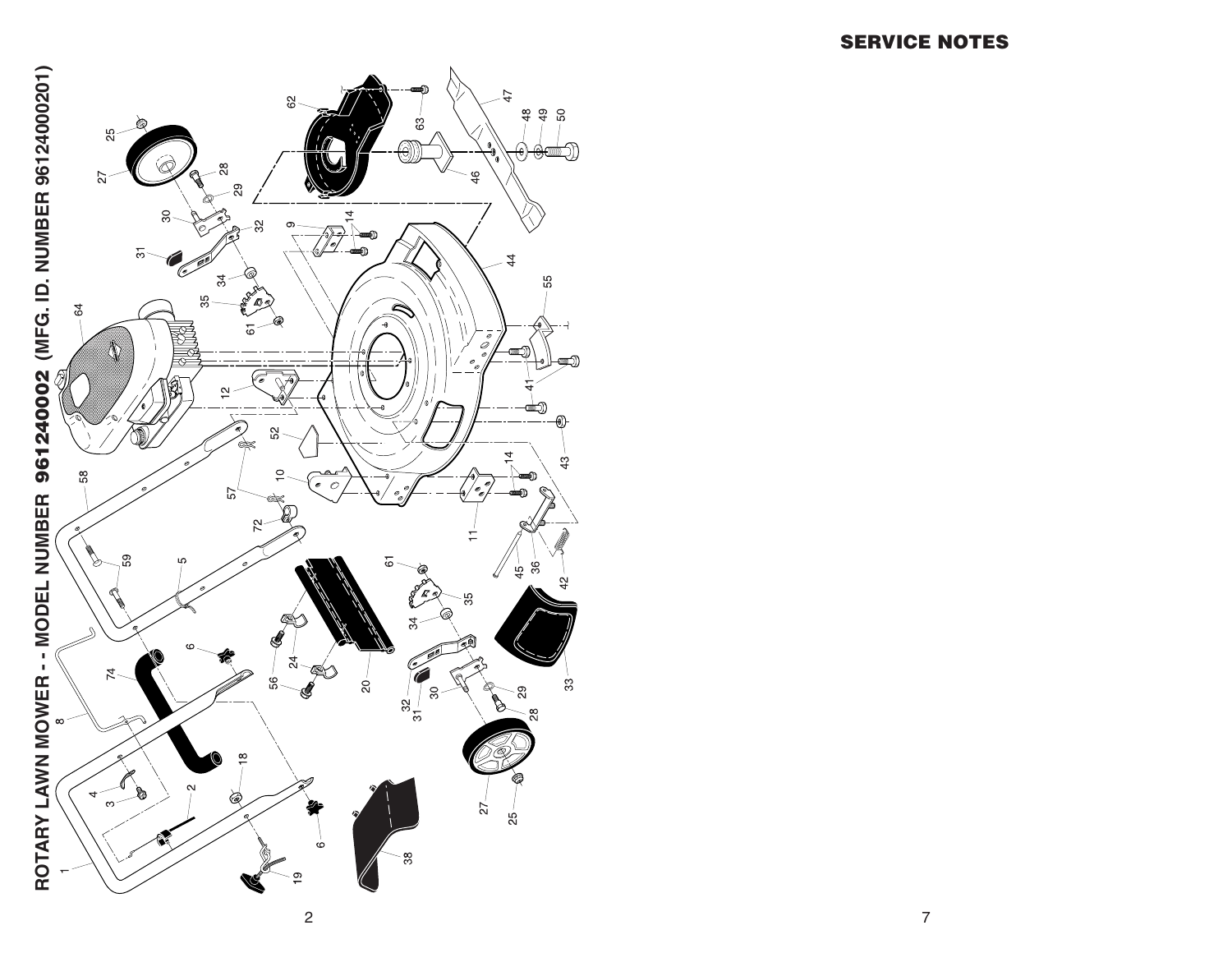## **LIMITED WARRANTY**

The Manufacturer warrants to the original consumer purchaser that this product as manufactured is free from defects in materials and workmanship. For a period of two (2) years from date of purchase by the original consumer purchaser, we will repair or replace, at our option, without charge for parts or labor incurred in replacing parts, any part which we find to be defective due to materials or workmanship. This Warranty is subject to the following limitations and exclusions.

- 1. This warranty does not apply to the engine, transaxle/transmission components, battery (except as noted below) or components parts thereof. Please refer to the applicable manufacturer's warranty on these items.
- 2. Transportation charges for the movement of any power equipment unit or attach ment are the responsibility of the purchaser. Transportation charges for any parts sub mitted for replacement under this warranty must be paid by the purchaser unless such return is requested by the manufacturer.
- 3. Battery Warranty: On products equipped with a Battery, we will replace, without charge to you, any battery which we find to be defective in manufacture, during the first ninety (90) days of ownership. After ninety (90) days, we will exchange the Battery, charging you 1/12 of the price of a new Battery for each full month from the date of the original sale. Battery must be maintained in accordance with the instructions furnished.
- 4. The Warranty period for any products used for rental or commercial purposes is limited to 45 days from the date of original purchase.
- 5. This Warranty applies only to products which have been properly assembled, adjusted, operated, and maintained in accordance with the instructions furnished. This Warranty does not apply to any product which has been subjected to alteration, misuse, abuse, improper assembly or installation, delivery damage, or to normal wear of the product.
- 6. Exclusions: Excluded from this Warranty are belts, blades, blade adapters, normal wear, normal adjustments, standard hardware and normal maintenance.
- 7. In the event you have a claim under this Warranty, you must return the product to an authorized service dealer.

Should you have any unanswered questions concerning this Warranty, contact:

| Poulan Pro                         |
|------------------------------------|
| <b>Customer Service Department</b> |
| 1030 Stevens Creek Road            |
| Augusta, GA 30907 USA              |

In Canada contact:Poulan ProCustomer Service Department 5855 Terry Fox Way Mississauga, Ontario L5V 3E4

giving the model number, serial number and date of purchase of your product and the name and address of the authorized dealer from whom it was purchased. THIS WARRANTY DOES NOT APPLY TO INCIDENTAL OR CONSEQUENTIAL DAMAGES AND ANY IMPLIED WARRANTIES ARE LIMITED TO THE SAME TIME PERIODS STATED HEREIN FOR OUR EXPRESSED WARRANTIES. Some areas do not allow the limitation of consequential damages or limitations of how long an implied Warranty may last, so the above limitations or exclusions may not apply to you. This Warranty gives you specific legal rights, and you may have other rights which vary from locale to locale.

This is a limited Warranty within the meaning of that term as defined in the Magnuson-Moss Act of 1975.

(MFG. ID. NUMBER 96124000201) **ROTARY LAWN MOWER - - MODEL NUMBER 961240002 (MFG. ID. NUMBER 96124000201)** 961240002 - MODEL NUMBER  $\mathbf{r}$ ROTARY LAWN MOWER

| Screw, Hex Head, Threaded<br>Screw, Hex Head, Grade 8<br>(Includes Key Number 46)<br>Kit, Lawn Mower Housing<br>Bracket, Wheel Adjuster<br>Blade Adapter / Pulley<br>Rolled 3/8-16 x 1-1/8<br>Washer, Lock, Helical<br>Deflector, Discharge<br>Washer, Hardened<br>Bracket, Housing<br>Spring, Torsion<br><b>Mulcher Door</b><br>Locknut, Hex<br>Rod, Hinge<br>Blade, 22"<br>Spacer | 407501X005<br>401179X004<br>401624X004<br>701037X421<br>73800400<br>PART<br>NO.<br>412210<br>150406<br>147286<br>151889<br>401629<br>195963<br>406713<br>154132<br>176509<br>152124<br>851074<br>850263<br>851084<br>43<br>KEY<br>NO.<br>45<br>46<br>$\frac{4}{4}$<br>$\frac{2}{3}$<br>30<br>32<br>34<br>35<br>36<br>$\overline{47}$<br>48<br>49<br>50<br>33<br>38<br>$\frac{4}{5}$ | Support Bracket, Handle, RH<br>Support Bracket, Handle, LH<br>(Includes Foam Grip)<br>Engine Zone Control Cable<br>Upper Handle Assembly<br>Assembly<br>Handle Bracket, LH<br>Screw, Thread Cutting<br>$3/18 - 16$<br>Handle Bracket, RH<br>Clamp, Rear Skirt<br>Bracket, Upstop<br><b>DESCRIPTION</b><br>Locknut, Keps<br>Wheel & Tire<br>5/16-18 x 3/4<br>-ocknut, Hex<br>Handle Knob<br>Rope Guide<br>Control Bar<br>Rear Skirt<br>Wire Tie<br>Screw |
|-------------------------------------------------------------------------------------------------------------------------------------------------------------------------------------------------------------------------------------------------------------------------------------------------------------------------------------------------------------------------------------|-------------------------------------------------------------------------------------------------------------------------------------------------------------------------------------------------------------------------------------------------------------------------------------------------------------------------------------------------------------------------------------|---------------------------------------------------------------------------------------------------------------------------------------------------------------------------------------------------------------------------------------------------------------------------------------------------------------------------------------------------------------------------------------------------------------------------------------------------------|
| Decal, Danger<br>$3/8 - 24 \times 1 - 3/8$                                                                                                                                                                                                                                                                                                                                          | 52 404763                                                                                                                                                                                                                                                                                                                                                                           | Washer, Curved, Cylindrical<br>Shoulder Bolt                                                                                                                                                                                                                                                                                                                                                                                                            |